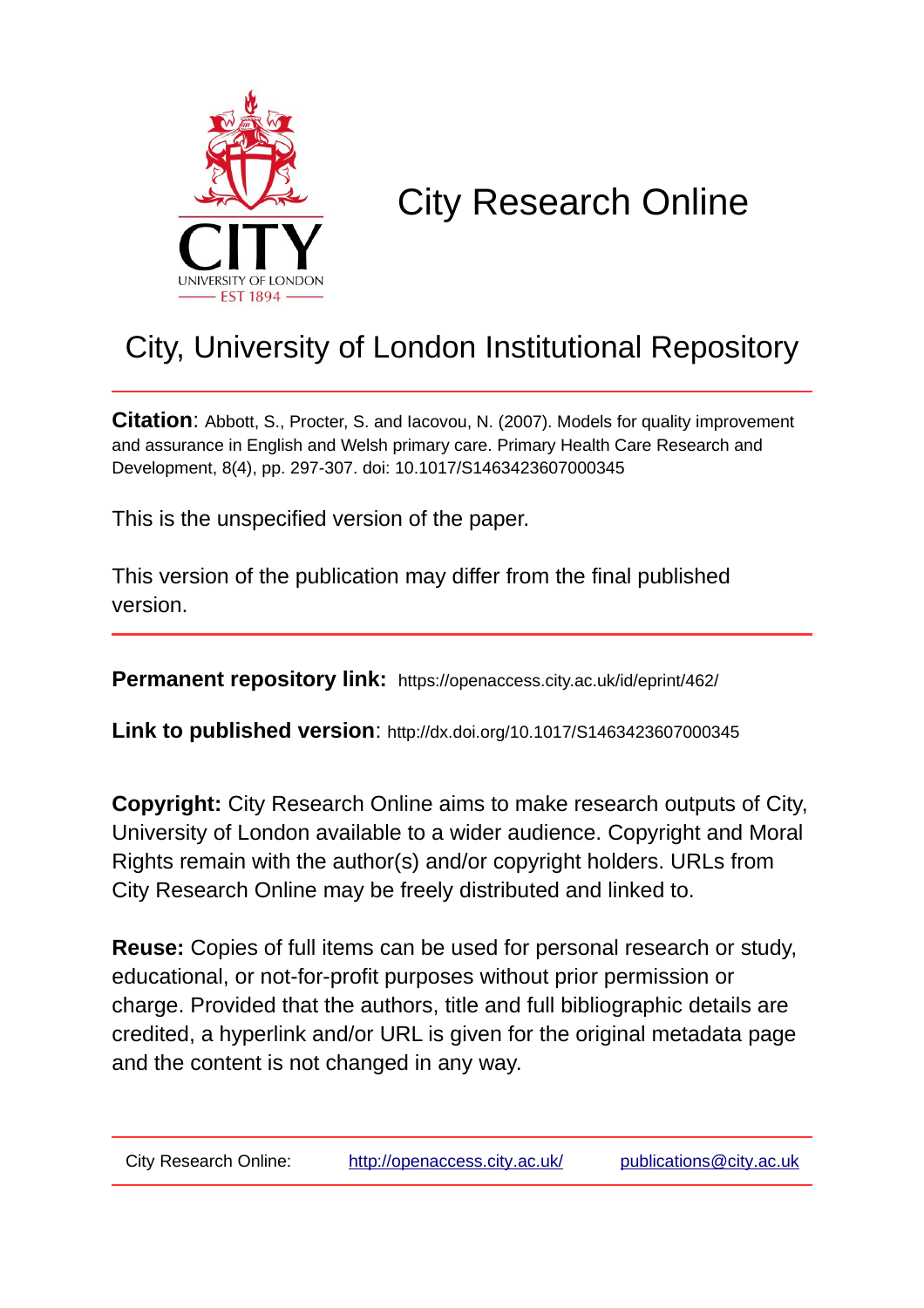## **Research**

### Models for quality improvement and assurance in English and Welsh primary care

Stephen Abbott Public Health and Primary Care Unit, St Bartholomew School of Nursing and Midwifery, City University Institute of Health Sciences, London, UK, Susan Procter St Bartholomew School of Nursing and Midwifery, London, UK and Nicci lacovou Centre for General Practice and Primary Care at Queen Mary, London, UK

> **Background:** Various initiatives have been tried to improve the quality of primary care in England and Wales in the last fifteen years. Such initiatives can be divided into quality improvement  $\langle \Omega | \rangle$  and quality assurance  $\langle \Omega A \rangle$ . Purpose: This paper looks at three contrasting models, drawn from data from 48 semistructured interviews with personnel from three primary care organisations (PCOs): two primary care trusts in England and one Local Health Board in Wales. Findings: The first model was collegiate, a voluntary doctor-led initiative begun during the period of GP fundholding. The second is clinical governance, a current government-imposed system administered by PCO officers, which has attracted limited engagement from GPs. The third is the Quality and Outcomes Framework of the new GP contract, which was generally described positively, although the process of administering it was experienced as bureaucratic. **Discussion:** The three models correspond with three organisational types: networks (which use peer relationships to achieve goals), hierarchy (which use 'top-down' requirements and monitoring) and market (which use contracts). Although doctors have traditionally preferred network-style arrangements, the success of these arrangements in sustained QA and QI has been questionable. The importance of hierarchical arrangements is inevitable, given the functions and constitution of PCOs, and the risk that GPs will disengage is similarly inevitable. However, it is important that PCO officers find ways to engage GPs as much as possible in quality initiatives if patient services are to improve.

> **Key words:** clinical governance; quality and outcomes framework; quality assurance; quality improvement

*Received: November 2006; accepted: May 2007*

#### Introduction

It has often been observed that when national governments reduce their central role and devolve public service provision to intermediary organisa-

 $\circ$ 2007 Cambridge University Press

tions, centrally determined monitoring and regulation increase (Rhodes, 2000; Light, 2001). An illustration of this is the English National Health Service (NHS), which has seen both a reduction in the number of hierarchical levels and an increase in the number of regulatory and monitoring mechanisms (Walshe, 2002). Many of the latter mechanisms are external to health care organisations, but others, such as clinical governance, are carried out internally. In the case of primary care organisations (PCOs) in England and Wales,

Address for correspondence: Mr Stephen Abbott, Research Fellow, Public Health and Primary Care Unit, St Bartholomew School of Nursing and Midwifery, City University Institute of Health Sciences, 20, Bartholomew Close, London EC1A 7QN, UK. Email: s.j.abbott@city.ac.uk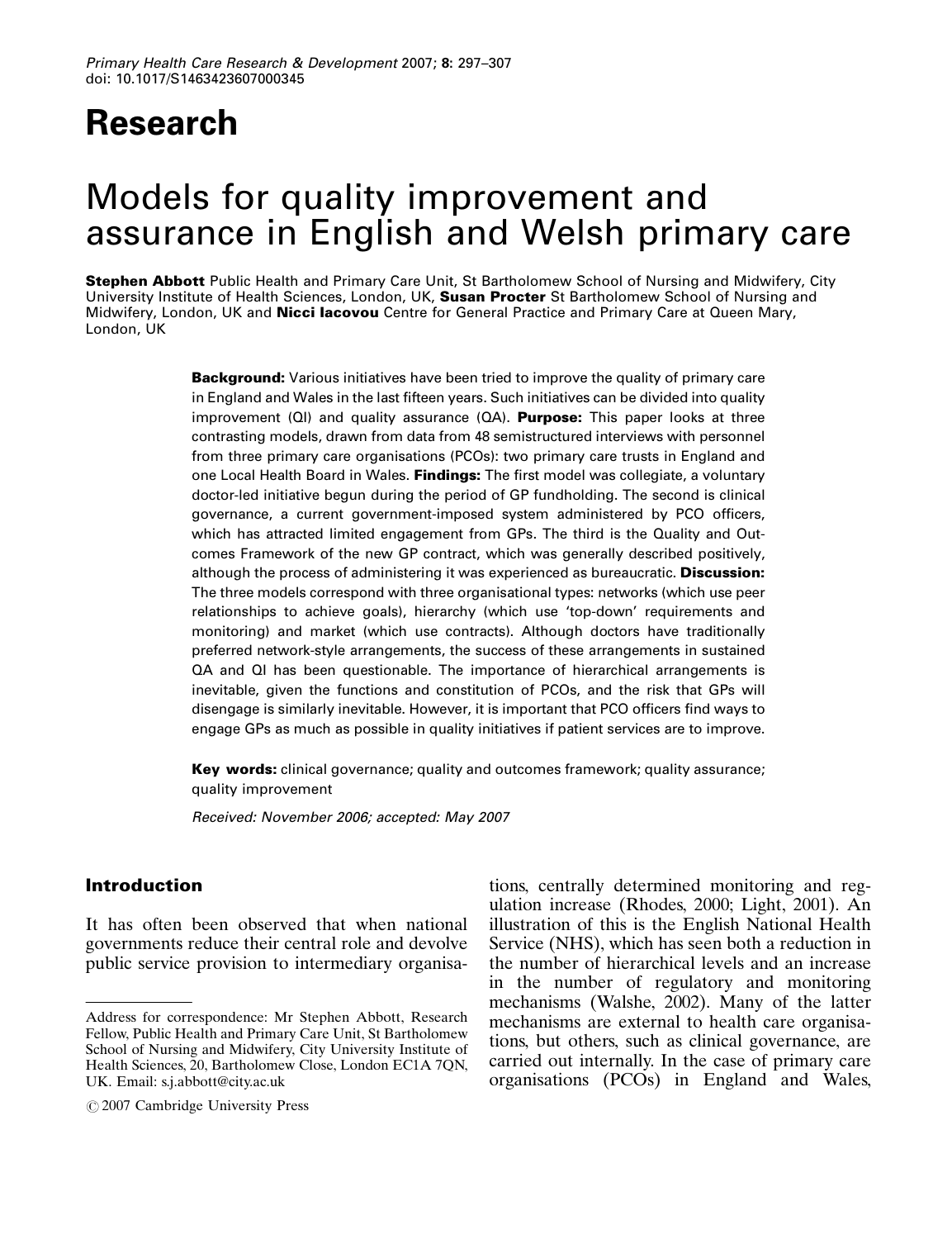clinical governance should be understood as both internal and external: internal to PCOs themselves and external to the small businesses that are operated by independent contractors within PCOs.

PCOs (primary care trusts (PCTs) in England and Local Health Boards (LHBs) in Wales) are statutory public sector organisations responsible for purchasing or providing almost all health care for their populations. Within them, independent contractors (general practitioners (GPs), dentists, optometrists and pharmacists) provide most primary health care. They are both part of and distinct from the PCO. Independent contractors do not wish to be managed, hence their choice of independence. Yet PCOs are expected to guide and direct the development and quality of primary care, though they lack the management tools to do so directly. They rely instead on the terms of the contracts, which they administer on behalf of the government, and persuasion.

Independent contractors thus have an ambivalent status, a fact that causes some tension. The introduction of clinical governance, for example, represents either 'interference' in or 'improvement' of primary care, depending on one's point of view. It attracted considerable academic attention (Campbell et al., 2002; Sheaff et al., 2003a; Degeling et al., 2004; Flynn, 2004), not least because GPs did not necessarily see clinical governance as supportive or constructive (Gray, 2004). There had long been a wariness among some GPs of mechanisms such as audit that

sought to turn medical practice from an individualised, subtle art into an unthinking, routine activity based largely on guidelines and rules

(Black and Thompson, 1993, p 851).

Nevertheless, even sceptical GPs had little choice but to accept the principle of clinical governance, partly because it was seen as inevitable and non-negotiable, and partly because improving the quality of care is too self-evidently a 'good thing' for it to be possible to argue against it in principle. Other GPs had long been committed to improving the quality of care by audit, the development of group practices and multidisciplinary teams, and the provision of professional training and education, and they viewed the policy direction much more positively.

Primary Health Care Research & Development 2007; 8: 297–307

In common with other quality initiatives, clinical governance concerns both quality improvement (QI) and quality assurance (QA) (Campbell et al. (2002)): QI mechanisms support clinicians and their teams in improving their own practice, while QA mechanisms detect and tackle poor performance. There may be tensions between these different functions (Campbell *et al.*, 2002), and Roland and Smith (2003) noted that PCOs appeared to find QI easier than QA.

In 2004, a new GP contract introduced a further quality mechanism in the form of the quality and outcomes framework (QOF). This rewards GPs for meeting a large number of very specific targets relating to service quality. Structurally, the QOF is very different from clinical governance, as it is embodied in the GP contract, to which all GPs must attend in order to receive income, rather than in the processes of the PCO, with which GPs may choose not to engage (Wilkin *et al.*, 2002; Degeling *et al.*, 2004).

This paper draws on a study of the governance mechanisms relating to quality in primary care in England and Wales since 1991. It describes three different models of how PCOs have tackled QI and QA and discusses these in relation to the well-known organisational typology of hierarchy/ market/network. The paper does not include the other categories of independent contractor (dentists, optometrists and pharmacists) as no individuals from these groups were interviewed. Nor does it consider practice-based commissioning, an innovation in England that may be seen as a market-style quality mechanism, although the primary focus is on services other than those already provided in primary care. This was not fully established at the time of data-gathering, and was therefore excluded, as data would be provisional and speculative.

#### Methods

The study draws on three qualitative case studies of PCOs, which looked at a wide range of aspects of governance and quality: for example, the role of boards and professional executive committees, the commissioning process, and patient and public involvement. Other findings will be reported elsewhere.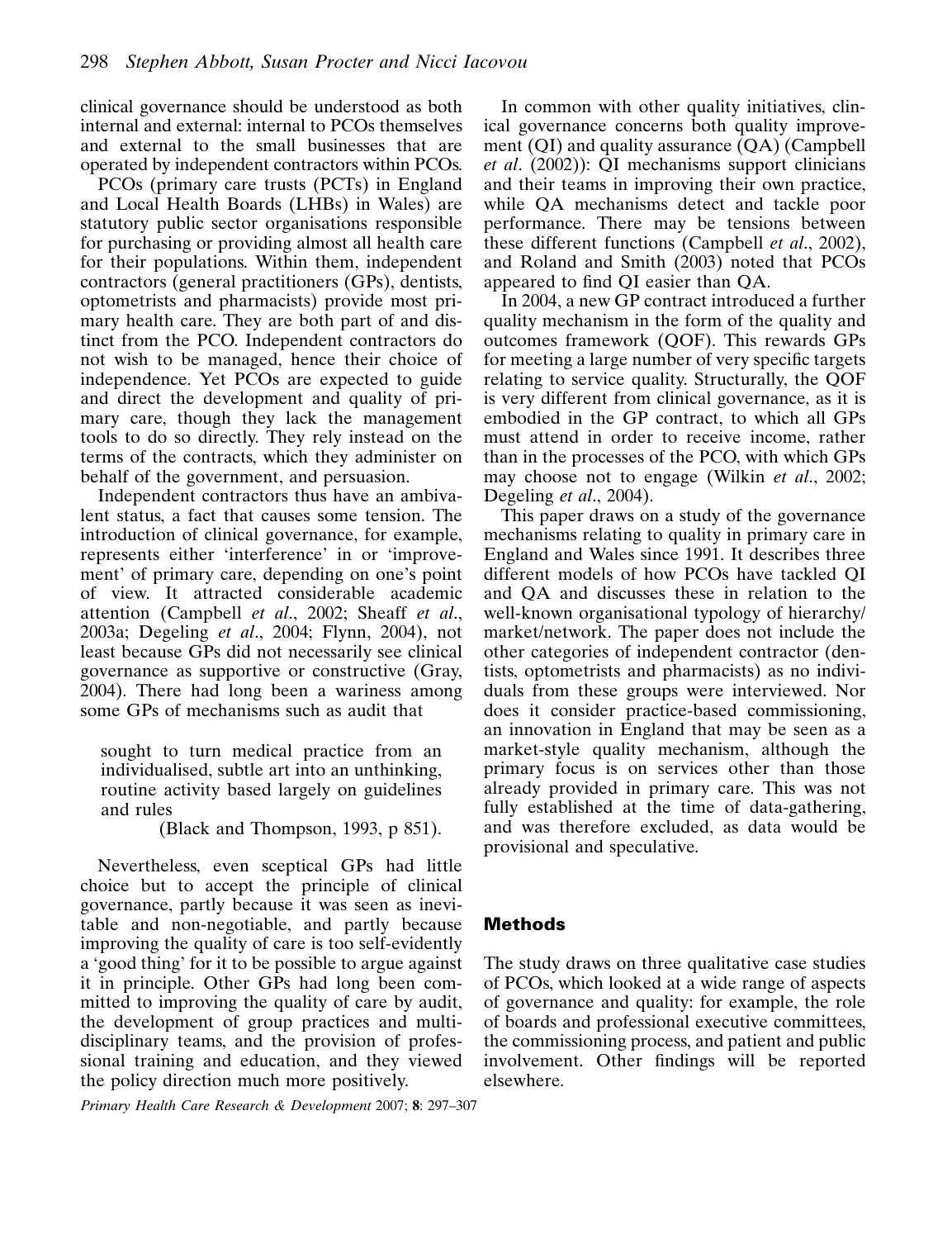The case studies were based on semistructured interviews with key personnel (officers, clinicians, board members) in two PCTs and one LHB. PCT1 serves a London borough with a total population of about 300 000 including considerable socioeconomic and ethnic diversity. PCT2 serves two out of the three towns in a borough on the edge of a metropolitan area in northern England, with a population of about 78 000, deprived and almost exclusively white British. LHB1 serves a prosperous rural and country town population of about 93 000 (largely white British) in Wales. The strategy for choosing case study sites was to represent a diversity of organisational size, location and demographic characteristics. Recruiting sites proved difficult, so the sample is less varied than intended, and over-represents small PCOs.

Informants were selected as follows. Chief executives were approached in the first instance; they were asked to agree to be interviewed themselves, and to nominate colleagues. Attempts were made to interview at each site officers, directors, board members and independent practitioners and their staff.

Interviews took place in summer/autumn 2005 (LHB1 and PCT2) and late winter/spring 2006 (PCT2). They included a variety of questions about the structure and functions of primary care, both currently and since 1991 (see Box 1). It was the intention that informants would be given the freedom to expand on those parts of this extensive topic guide that most interested them. Table 1 lists that proportion of interviewees (23/48) who

#### Box 1 Topic guide for interviews

What is your job title and role?

How long have you had this sort of role?

Thinking of each of the areas of commissioning in turn: what are the strengths, weaknesses, opportunities and strengths of the PCT/LHB's governance for quality? Who/what do you see as the key players/drivers?

To what extent are your commissioning objectives determined by national targets?

How does the PCT/LHB prioritise which national targets it will strive hardest to meet?

Have Patient and Public Involvement Forums and Overview and Scrutiny Committees/Community Health Councils influenced PCT/LHB decision-making about primary care, and if so, how?

Do you try to build expertise and capacity in these organisations, and if so, how? Does your organisation have adequate capacity to commission hospital services, community health

care and primary care? If not, which are the winners, which are the losers?

(Where appropriate): Please could you comment on how governance for quality in overseeing primary care has changed throughout the many changes in policy since the early 1990s?

Primary Health Care Research & Development 2007; 8: 297–307

discussed at any length the issues that are the subject of this paper. This paper draws on the data gained from their interviews.

Interviews were taped and transcribed, and analysed thematically using NVivo. Transcripts were repeatedly read, using the constant comparison method, and themes were identified and modified during the process. Conscious efforts were made to identify differences between English and Welsh organisations and between larger and smaller organisations, though these were surprisingly few. Indeed, the final framework of analytic categories reflected those in the original research design, which used the hierarchy/market/ network framework with the addition of 'governance from below' (patient and public involvement; see Box 2).

Ethical approval was obtained from South East Wales Local Research Ethics Committee Panel B (05/WSE02/31).

#### Findings

Analysis of the data suggested three models for promoting quality, and these are reported separately, in chronological order. However, the three models are in no sense mutually exclusive: for example, clinical governance and QOF coexist in all PCOs.

#### Model 1

The first model was collegiate, and is well illustrated by the description of a total purchasing pilot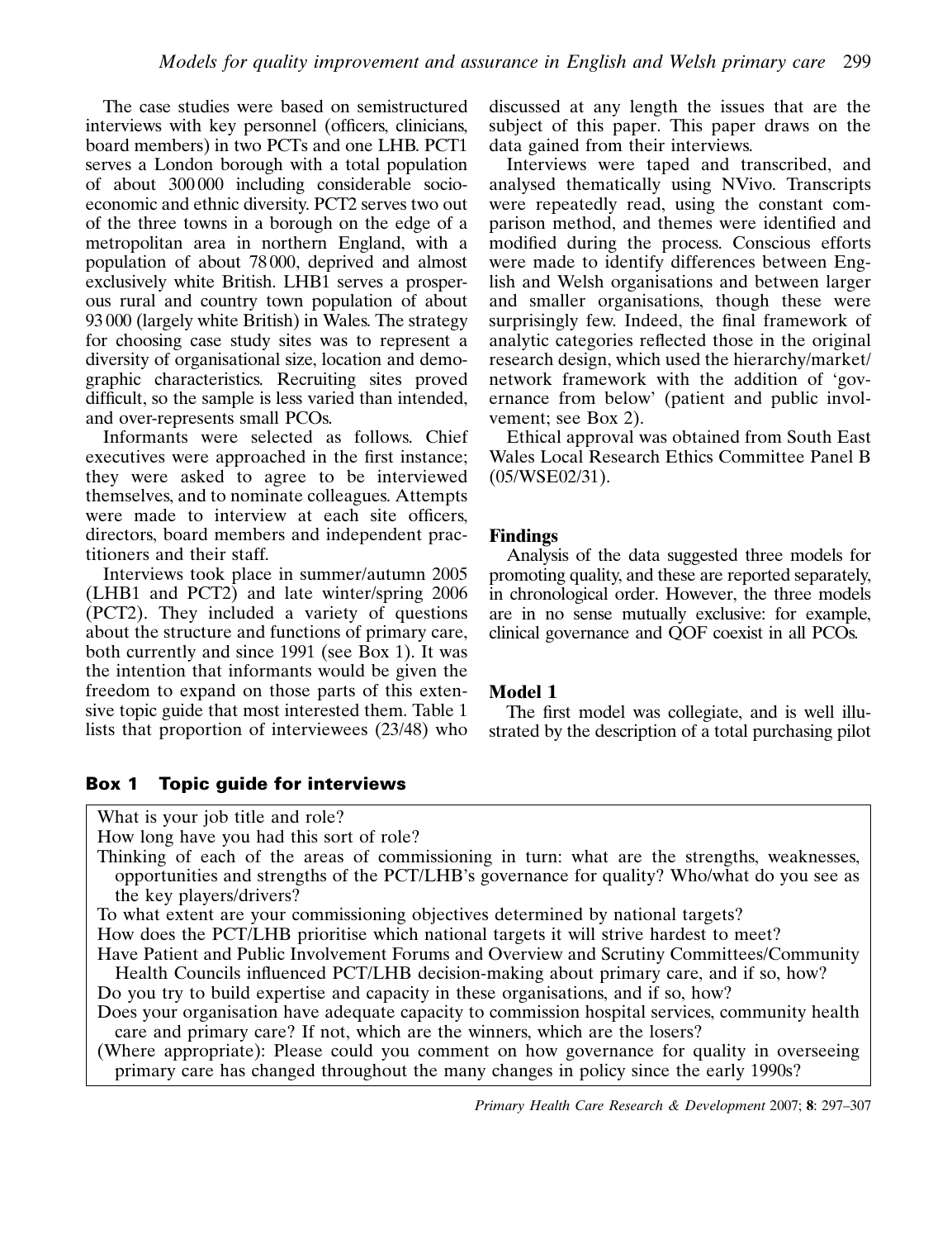|                                              | PCT <sub>1</sub>                                                              | PCT <sub>2</sub>                                                        | LHB1                                              |
|----------------------------------------------|-------------------------------------------------------------------------------|-------------------------------------------------------------------------|---------------------------------------------------|
|                                              | Jan-May 2006                                                                  | Aug-Dec 2005                                                            | July-Dec 2005                                     |
| Interviews<br>with major focus<br>on quality | Chair<br>Chief executive<br>PEC chair<br>4 officers<br>1 PEC GP               | Chief executive<br>PEC chair<br>4 officers<br>2 PEC members<br>GP       | Chair<br>Chief executive<br>3 officers<br>1 GP    |
| Sub-total                                    | 8                                                                             | 9                                                                       | 6                                                 |
| Other interviews                             | Non-executive board member<br>3 officers<br>2 PEC members<br>Practice manager | Chair<br>3 officers<br>Chair of patient and public<br>involvement forum | Non-executive board member<br>7 officers<br>4 GPs |
|                                              |                                                                               |                                                                         | Practice nurse                                    |
| Sub-total                                    |                                                                               | 5                                                                       | 13                                                |
| Total interviewed: 15                        |                                                                               | 14                                                                      | 19                                                |

|  | <b>Table 1</b> Interviewees at the three sites who discussed quality issues <sup>a</sup> |  |  |  |  |  |
|--|------------------------------------------------------------------------------------------|--|--|--|--|--|
|--|------------------------------------------------------------------------------------------|--|--|--|--|--|

<sup>a</sup> Clinical governance, QOF, other quality initiatives past and present.

#### Box 2 Analytic framework

recalled by LHB1 informants. Total purchasing was a variant of GP fundholding. GP fundholding allowed participating volunteer GPs to purchase a restricted range of healthcare for their patients: total purchasing allowed participating GPs to purchase, theoretically, the whole range of health care (although in reality this was not attempted (Mays et al., 2001)). In the case of LHB1, the pilot involved all the GPs in the county.

The main thing I think it achieved was bringing the practices together in  $[countv] \dots I$ think what we achieved from it was probably getting some clinical networking going. And we did have some actual outcomes in terms of particularly diabetes at that time, outcomes in terms of running a  $[$ county $]$  – wide audit... We picked up quite marked discrepancies in the clinical care across the patch, and I think it was peer group pressure was moving towards changing those. Obviously some people didn't want to change but as a general rule people were interested to see how other practices were performing and what they were doing and what sort of cases they were referring, and there was a debate and discussion as to the way forward. And I think that did lead to an improvement of actual clinical care...

(LHB1, GP3)

Primary Health Care Research & Development 2007; 8: 297–307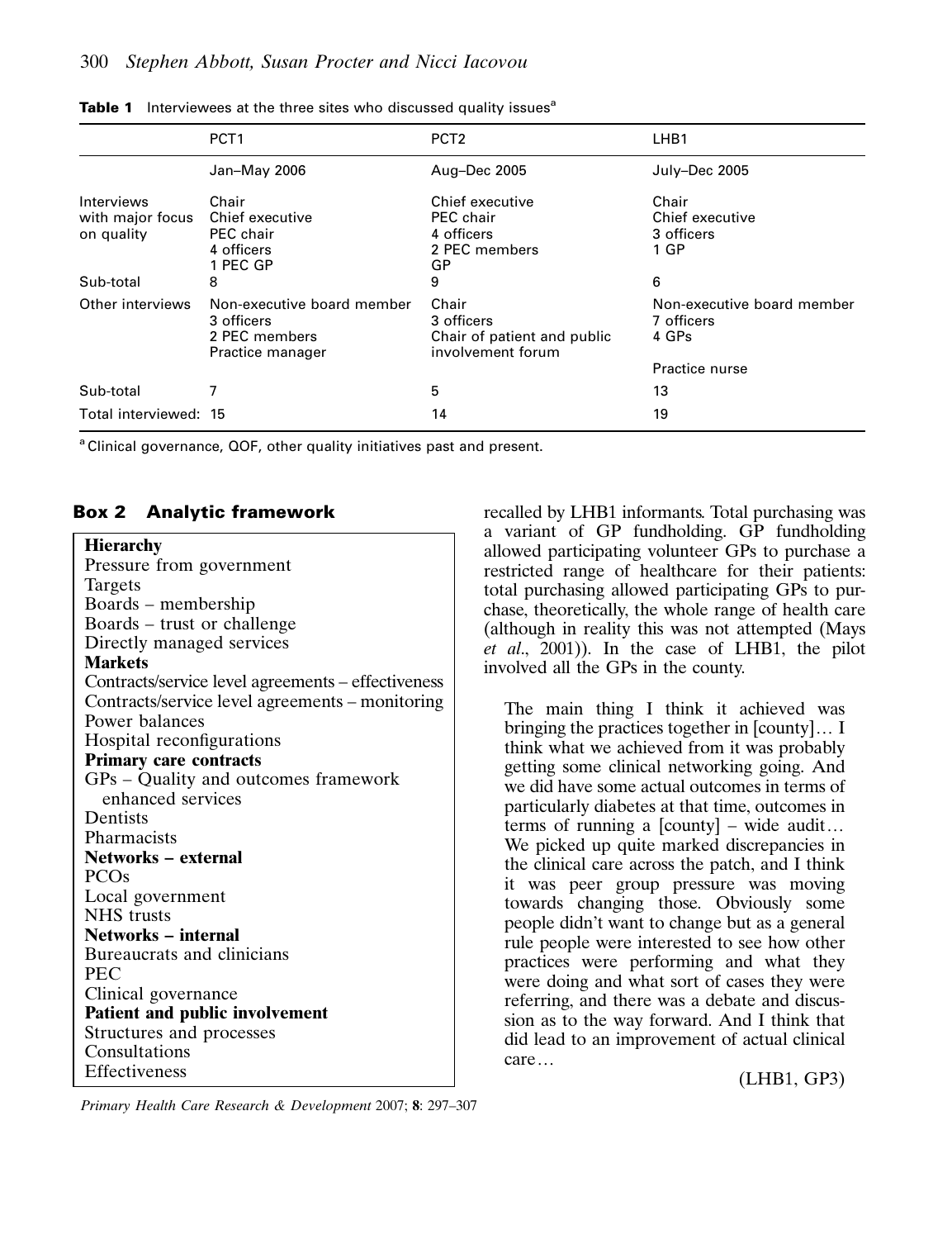This was clearly a mechanism for QI rather than for QA. It involved a 'bottom-up' collaboration that was voluntary and spontaneously developed by GPs. The use of audit and peer comparison as QI techniques were adopted by many fundholding practices (Audit Commission, 1996) and other total purchasing pilots (Goodwin et al., 2001).

The speaker noted that the collegiate model had been maintained in a modified form with the compulsory metamorphosis of the total purchasing pilot into a Local Health Group in 1999. She/ he saw this as similar to the total purchasing pilot in that it was primarily a clinical organisation, which had been able to concentrate on the quality of primary care. (It had had little influence on hospital services, having chosen not to put its efforts into an area where it had little power. Local Health Groups advised health authorities on the purchasing of hospital services, but could not themselves directly purchase.) With the compulsory transformation of the Local Health Group into LHB, she/he felt that this clinical focus had been lost: the statutory duties of the LHB dominated the agenda, and the organisation became bureaucratic rather than clinical. This disengaged GPs who had formerly taken a leading role: they cooperated with the LHB without being proactive.

Model 1 had also been evident in one part of PCT1 during the 1990s, when a local Medical Audit Advisory Group had flourished, bringing together a number of diverse practices. This was not described in detail, although the GP who mentioned it said that some of the collegiate relationships then forged were still alive and active in the present, despite the demise of the group itself.

#### Model 2

The second model was clinical governance, a quality mechanism imposed by central government, which required PCOs to put in place systems for monitoring clinical activity and processes to help prevent poor practice. Tensions between the support and surveillance functions of clinical governance were evident. LHB1 officers emphasised that in maintaining clinical governance systems (as indeed in administering the OOF). they wanted to emphasise QI, but that not all GPs were persuaded.

I went to see a GP yesterday and he said, 'I understand that you want to work with us, but don't forget that you police us as well!' Yes, well, I know that, but we don't really – you know, we don't carry the banner for that, because I don't like to be seen as the police. But obviously they have this view of  $us...$ 

#### (LHB1, officer 2)

A colleague acknowledged that the supportive approach was not just a matter of philosophy, but was also more likely to yield results, in the form of GP cooperation. Speaking of the introduction of a clinical risk reporting system, she/he said:

It's a no blame culture here. And it has to be no blame, because  $\ldots$  if we put blame in, we wouldn't get the forms. And I would rather that someone report to me and it was totally anonymised, so that I could tell everybody else it was happening and to be aware of it, than not be told at all.

#### (LHB1, officer 1)

Rather than try to manage the tension between QI and QA, PCT1 had sought to defuse it by separating the different functions organisationally. The GP lead on clinical governance had emphasised from the start that clinical governance should

be seen as supportive, that we improve quality through a supportive arrangement. (PCT1, director)

As a result, clinical governance facilitators were not expected to tackle issues of poor performance. This arrangement may reflect the fact that PCT1 had a higher number of GPs who gave some cause for concern than did the other sites. There was therefore a greater danger in PCT1 that QA processes might eclipse QI, and the separation of QA and QI was able to stop this from happening. Thus, good practitioners could engage in clinical governance without feeling unnecessarily 'policed', and less-good practitioners need not feel alienated from clinical governance personnel if there was any 'top-down' pressure on them to improve their performance.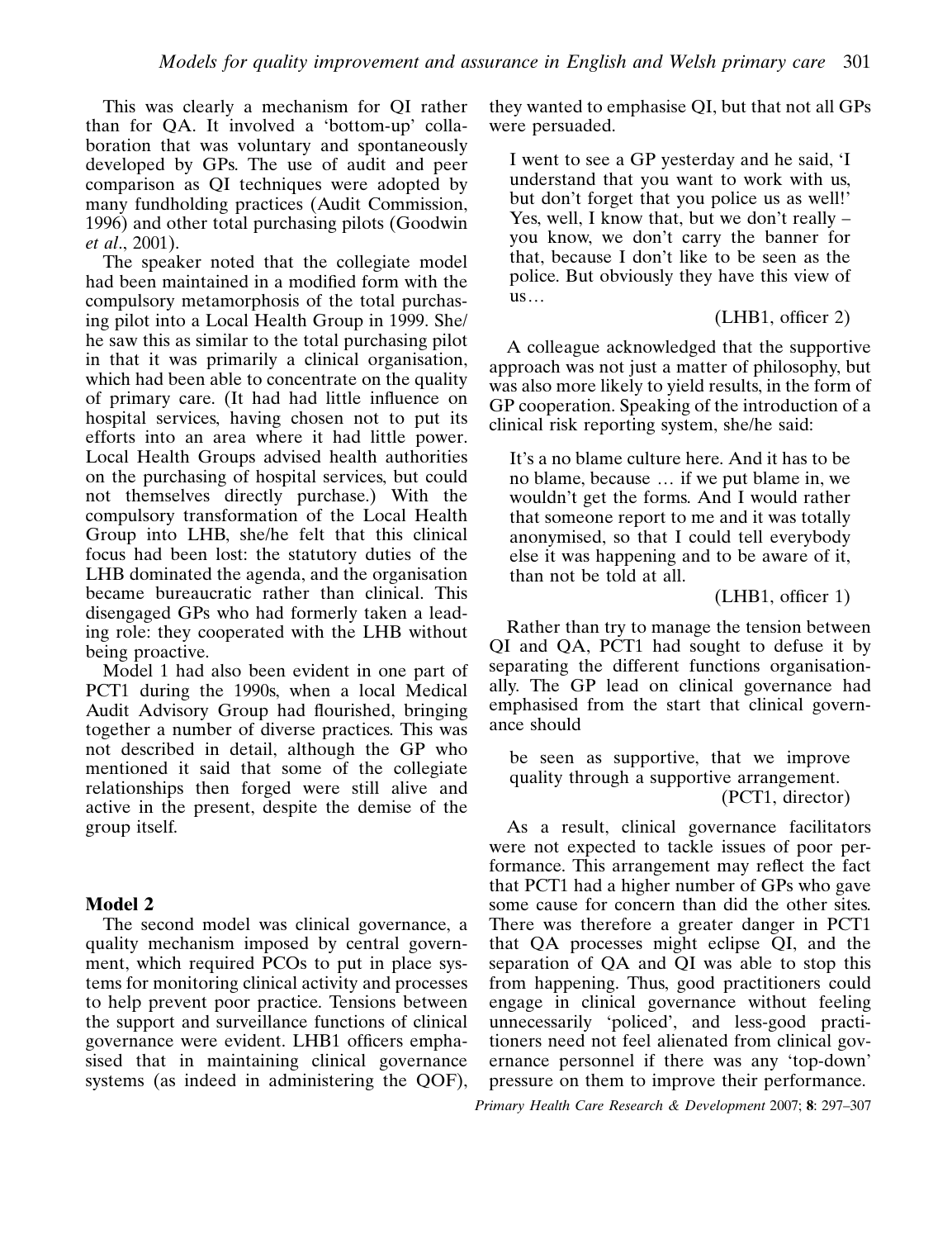Informants at PCT2 described how clinical governance in general had become more bureaucratised. For one GP, it was the growing dominance of the bureaucratic QA process that had disengaged him, by not matching his own interest in QI:

My reason for wanting to be involved was in clinical governance was because of education, was to help GPs to get better and to help nurses to get better, and what have you. But the educational component was quickly squashed out, by the checking and monitoring and appraisals and – all of which have value, but whereas education can be interesting and lively, that tended to be – the dull bits became the important bits.

(PCT2, GP1)

A director acknowledged this shift from QI to QA, seeing it as the result of external requirements.

We were at the point where actually we were getting people to really sign up to it, when we then got bombarded with this kind of view of classic external mechanism, that you know, tries to measure, and it's measuring the processes... My big issue is the compliance issue with external mechanisms. I have no problem at all in being accountable, being assessed, and we do need to have the right governance arrangements in. But I do feel that over the last couple of years that it has got to overkill. And from my point of view, in a job that has a very broad portfolio, I spend a lot of my time doing things that to satisfy compliance, where I could actually be spending my time more effectively deciding and taking the staff through the change management process, making it better for patients.

(PCT2, director 2)

The imposition of external mechanisms meant that clinical governance was seen by clinicians:

as though it was something that was done to people, rather than it being a state of mind that people need to start to live and breathe and understand around quality

(PCT2, director 2)

Primary Health Care Research & Development 2007; 8: 297–307

And indeed, informants in all three sites suggested that while the spirit of clinical governance ought to be about living and breathing quality, the reality was that the structures and processes that had to be constructed and maintained looked more mechanical than 'alive'. Those directly involved in clinical governance talked primarily about the processes that had to be created, rather than outcomes: the government's requirements for clinical governance arrangements appeared to have made this focus inevitable, at this stage. These data appear to confirm Degeling et al.'s (2004) assertion that:

form has dominated substance in clinical governance implementation (p 167).

This may change as arrangements for clinical governance are completed and consolidated.

It should also be pointed out that there were non-contentious aspects of clinical governance that had been successfully embedded in all three organisations: in particular, the local provision of continuing professional education for GPs and their staff. Since such provision was common before the introduction of clinical governance, this was not resented as an hierarchical imposition.

#### Model 3

The third model was the QOF, that part of the new GP contract that focused on quality. Opinions varied as to whether the QOF was in harmony or contrast with clinical governance. In PCT1, they were regarded as different: the administration of the QOF was kept separate from clinical governance processes. By contrast, a director of PCT2 saw the administration of the QOF as an extension of the work of clinical governance:

We always had mechanisms for constructive debates and dialogue with GPs under the clinical governance format before the QOF. And practice visits, on the basis of talking to practices about how they managed their practice and how they delivered care and what their plans and proposals were for the future, has always been a feature of life in this part of the world anyway. And I see the QOF as a sort of a refinement in a development of those. With the addition,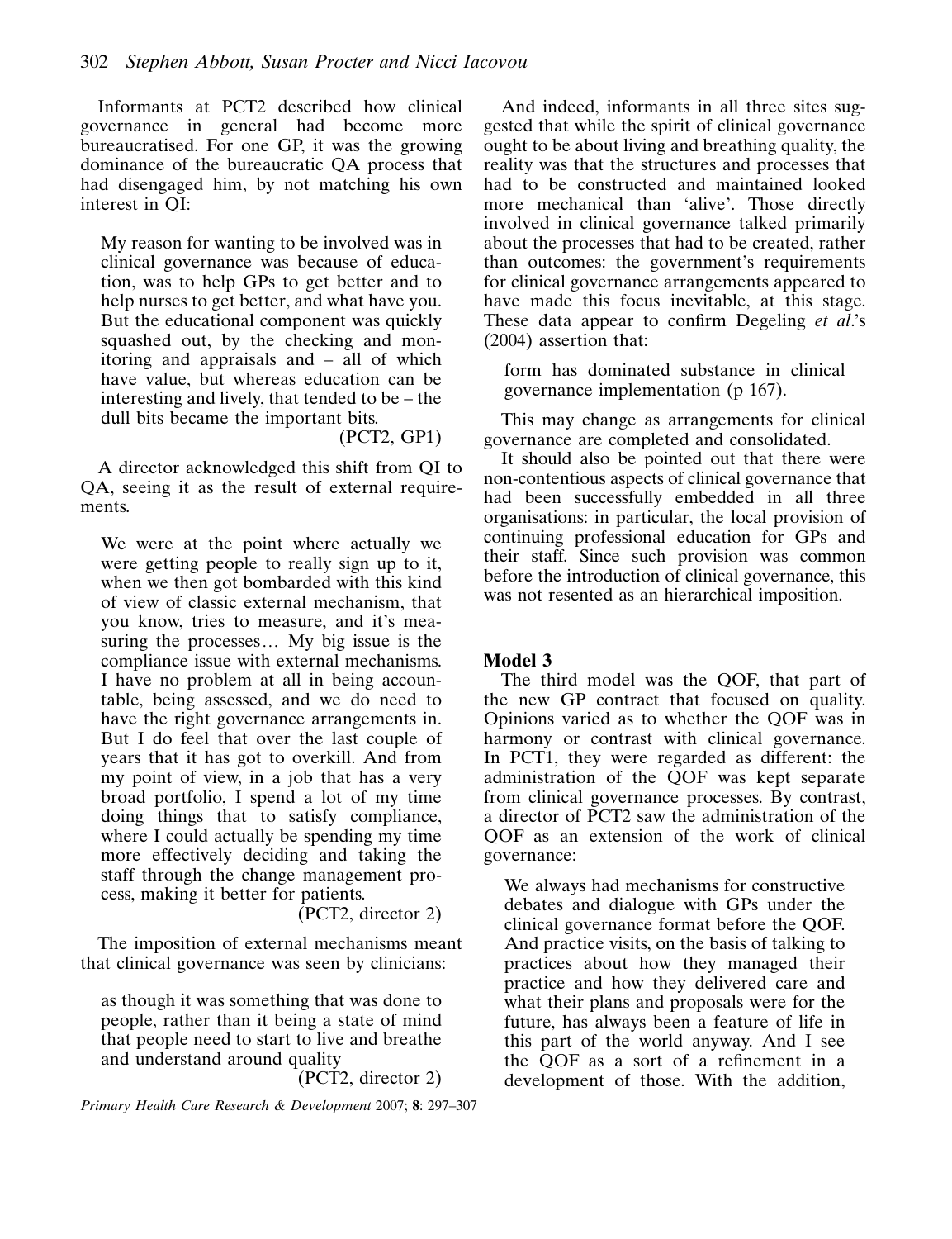of course, of pretty significant financial incentives.

(PCT2, director 1)

An important difference was that while GPs could refrain from actively engaging in clinical governance, and some did, that was unlikely to be the case with the QOF, not least because there were financial incentives for them to engage. Technically, the QOF was voluntary; but as declining to be judged by it meant a loss of income, there were no reports of non-participation in any of the three sites.

PCO officers saw the potential of the QOF to improve care, though they felt that establishing the requisite processes had not yet yielded the quality dividend they expected in the future. Administering the QOF had helped PCO officers to focus on primary care quality in detail:

it has really enabled us to get out there in primary care and look more at the quality of the services that are being provided against various different indicators.

(PCT2, director 3)

However, increased understanding had not necessarily yet resulted in improved outcomes:

Last year, I would say, the QOF didn't improve patient care. What it did was it highlighted where patient care needed to be improved, and where it was excellent or good.

(LHB1, officer 1)

The speaker anticipated that improvement would begin to be made subsequently. This view was shared by an officer from PCT1:

What we were able to do this year with QOF is highlight the focus on those practices that hadn't achieved as much, to work with them as to why, reasons for that. And we're looking now to use the QOF data in a more constructive way towards long term conditions planning... QOF has also been quite useful in terms of raising the profile of patient experience because there's quite a lot of points for that.

(PCT1, officer)

A process outcome already apparent was that general practices had put in place staff employment policies, but there was no evidence as yet that these had become operational:

Last year they wrote the policies, and now we want to make sure that they are using them, and that they are working, and if we need to adapt them.

(LHB1, officer 1)

From the point of view of GPs, there were mixed opinions on whether the QOF had made or not made a difference to service quality. One thought that the QOF's main function was to reward the quality of GPs' existing practice, rather than to improve care:

By and large, general practices will prove that they can provide quality services, and I think that general practices is a quality service anyway, and the QOF proves that. (PCT2, GP2)

Others, while disliking the process, acknowledged that it had made a difference:

I thought that ticking the boxes was awful. But I have to say that I think our quality of care, which we thought was quite good, has improved. GPs traditionally – if someone didn't come for a follow up, you would shrug your shoulders and you know, you would just let them drift off... We weren't very good, because doctors by their nature aren't, at routine annual blood tests and things like that. And I have to say, to my amazement, writing and phoning patients: 'You haven't come for the appointment, you haven't come to your annual follow up', has actually proved very effective.

#### (LHB1, GP1)

A board member at PCT2 described the impact of the QOF on the achievement of three-star rating for the PCO as a whole:

I think [the QOF] enabled us to get three stars. I do, honestly, I think it's made the difference. Mostly the smoking cessation ...'cos we were struggling with that, you know, we just couldn't get it. And, I think in some ways the fact that the points system and points meaning pounds, I think that's quite a useful way of doing things. You know if you can  $-$  if you can offer to pay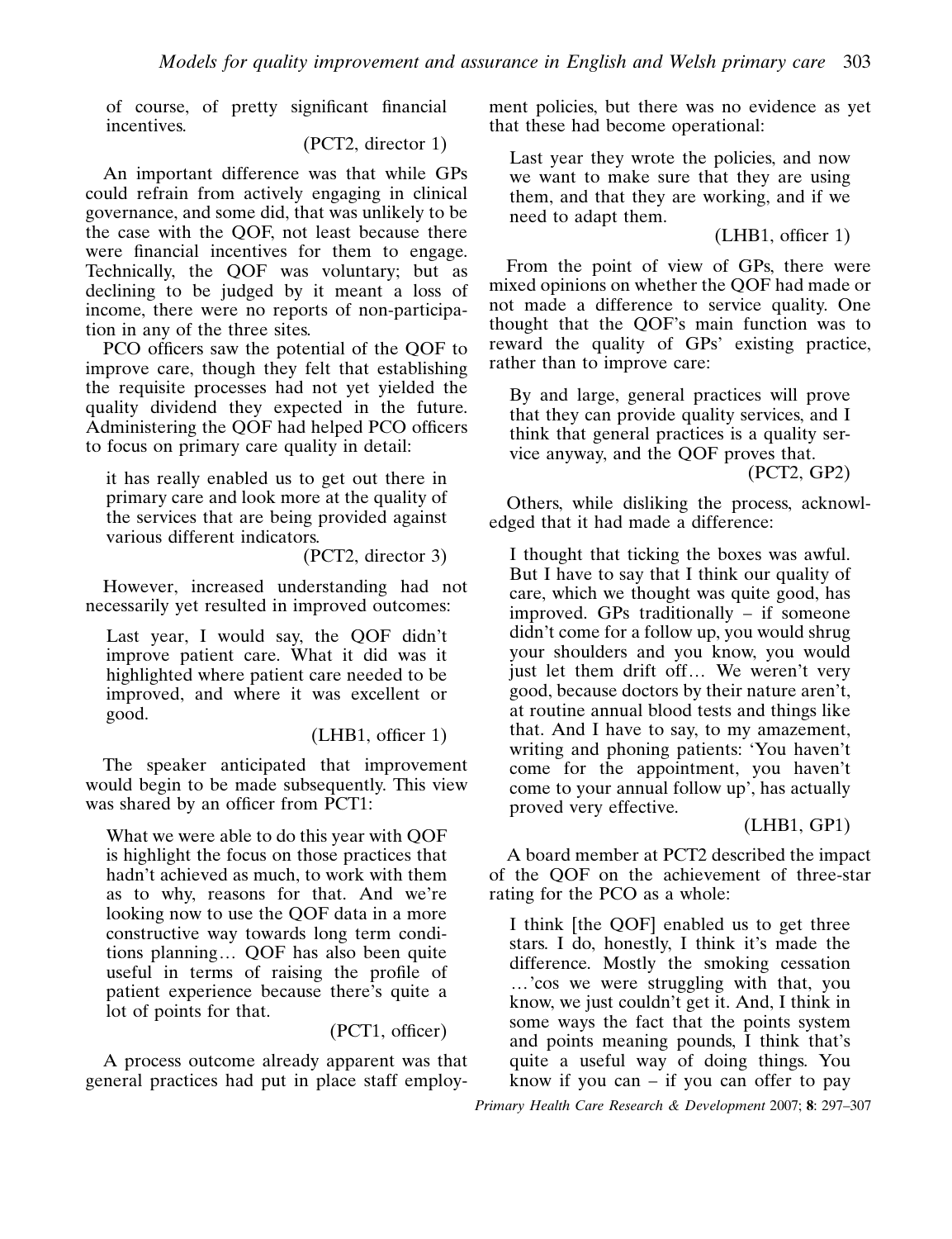somebody to do something and they do it when you pay them, that's a fairly direct relationship. It's a lot easier than trying to win hearts and minds. I'm not saying that's the best way of doing things, but I would say that with the  $OOFs - I$  think it has, it's helped us and we've done well with them. So you know, I'm happy with it.

(PCT2, board member)

Such positive accounts of the QOF's contribution were the exception rather than the rule. Nevertheless, the tone of discussions about the QOF was noticeably more positive than those about clinical governance. The indicators were acceptable as relevant to primary care, and the linking of achievement with financial reward was in harmony with the nature of reimbursement already familiar to GPs.

#### **Discussion**

A number of limitations have already been alluded to. In terms of size, the three PCOs were not representative, since two were unusually small. In any case, it would not be possible for just three sites to be adequately representative of over 300 PCOs in their many aspects. Because of the wideraging nature of the topic guide, informants were encouraged to choose the topics on which they spoke at length, and a likely consequence of this is that it was those people who found quality issues problematic who chose to discuss them. Thus, their views may not be representative: for example, the fact that five general practice personnel in LHB1 did not speak at length on such issues (see Table 1) suggests a degree of acceptance of the new arrangements not otherwise articulated in this paper.

The three models outlined above may be understood as instance of three different organisational forms: network, hierarchy and market, respectively (Thompson et al., 1991). The collegiate model of the Total Purchasing pilot (LHB1) can be seen as a network: a voluntary collaboration between small organisations that worked together to achieve common goals while preserving structural independence. Clinical governance is an instance of hierarchy: imposed from above by central government, and requiring

Primary Health Care Research & Development 2007; 8: 297–307

bureaucratic administration and the setting of organisation-wide standards, and ultimately the responsibility of the PCO board. The QOF element of the new GP contract used a market mechanism to reward the achievement of quality indicators.

These classifications do not fit perfectly: NHS organisational forms never mirror pure models (Exworthy et al., 1999). For example, from the general practice point of view, the collection of QOF data, administered by PCO officers, looked rather similar to the administration of clinical governance, and therefore felt very bureaucratic. Nevertheless, the QOF is a market mechanism by virtue of being part of a contract that involves financial incentives and allows service suppliers (GPs) the freedom to opt in or out of that part of the contract.

Another example of an imperfect fit is PCT1's arrangements for clinical governance which, it could be argued, subvert the typology by using a network (collegiate) approach to keep QI separate from market (QOF) and hierarchy (QA). At one level, this is something of a fudge, a denial that clinical governance is part of what is clearly a government QA agenda. But a degree of evasiveness was accepted by many of those interviewed as necessary: a facilitative rather than a directive style (Marshall et al., 2003) was widely thought in all three sites to be more successful in securing GP engagement, or at least avoiding GP alienation. Because PCOs do not have a full range of direct management techniques to use to shape GP behaviour, they have therefore to use 'soft leadership' (Sheaff et al., 2003a). The tacit agreement between officers and most GPs to avoid alluding to the former's surveillance functions represents a 'silent bargain' or 'implicit negotiation' (Strauss, 1978), which facilitates action by avoiding conflict. This negotiation is consistent with the view that senior managers:

are now seen more as agents of government than as facilitators of professionally driven agendas.

(Davies and Harrison, 2003, p 647)

It also supports Sheaff et al.'s (2003b) conclusion that:

priority should be given to maintaining professional values in a bureaucracy. (p 109)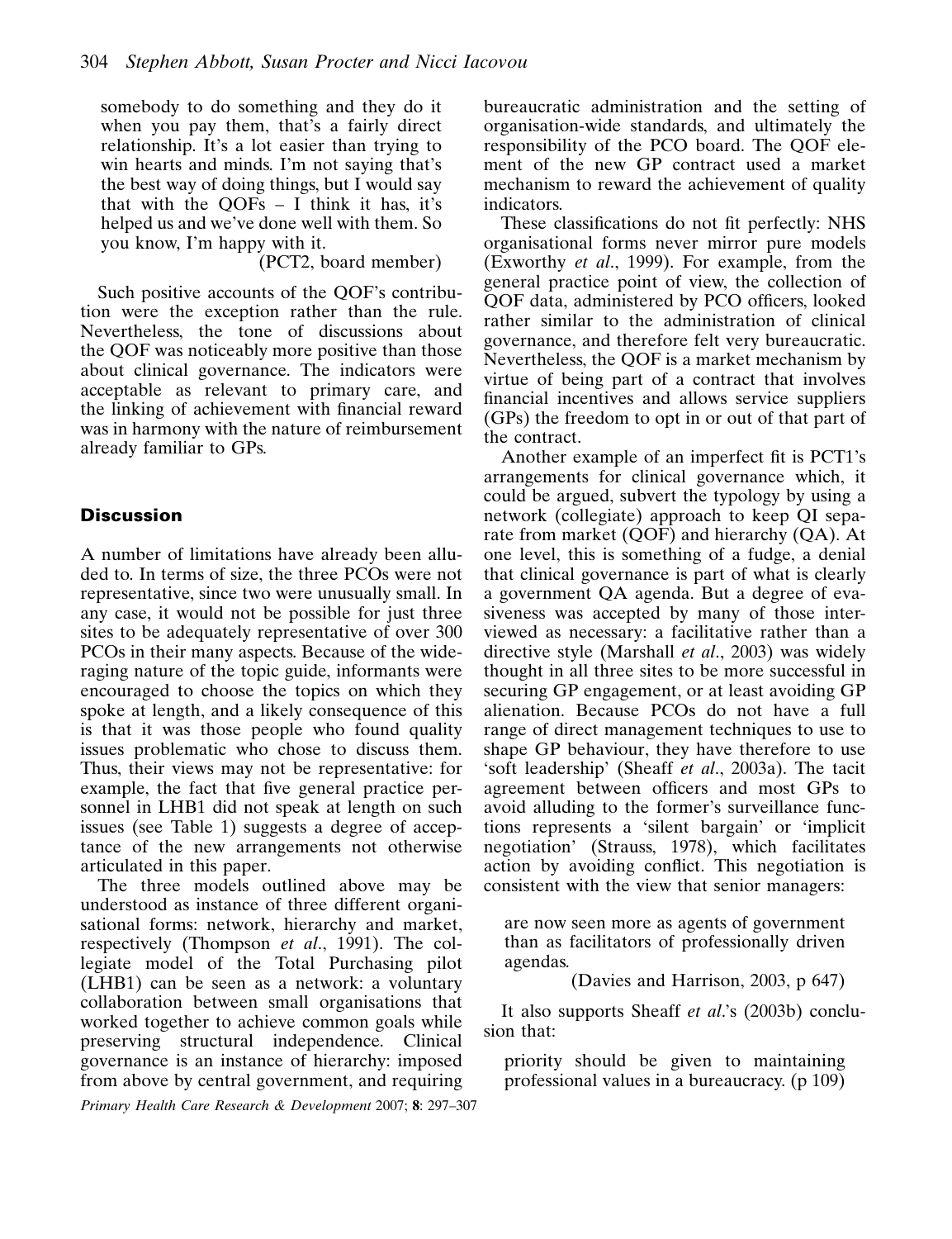'Soft-pedalling' the bureaucratic style can be seen as a useful way in which officers can reduce the perceived threat to professional values.

Inevitably, discussions of contemporary hierarchy involve discussions of bureaucracy because hierarchical organisations are invariably bureaucratic. But bureaucracy is itself a word with a variety of meanings. Lam (2000) (and see Flynn, 2004) provides a useful typology of organisational structure, which sheds light on the nature of bureaucracy in PCOs.

Lam classifies organisations by how knowledge is organised: on the one hand, whether knowledge is explicit and standardised, or tacit and personal; on the other, whether it is held at the organisational level or at the level of individual professionals (see Table 2).

In the case of knowledge (and activity) relating to quality, GPs have traditionally taken the view that they embody such knowledge, tacitly, and so without the need for organised structures or processes. Black and Thompson (1993) found that doctors resisting the requirement to introduce medical audit systems claimed that they did it anyway. Thus, prior to the introduction of compulsory audit, GPs appear to have defined themselves as the equivalent of an 'operating adhocracy'. Black and Thompson (1994) observed, however, that in fact this existing activity was spasmodic and disorganised. GPs engaging in a more systematic approach to knowledge and audit, such as occurred in fundholding consortia and total purchasing pilots, may be regarded as working to a model of 'professional bureaucracy': it was collective reflection and discussion, rather than organisational systems, that was the crucial process whereby quality issues were addressed, and this was therefore a network model of QI.

There can be little doubt that PCOs, by contrast, are hierarchical, and an example of 'machine bureaucracy', standardising knowledge and work at organisational level. Knowledge does not reside primarily in individual professionals, but is collated and scrutinised across the organisation by officers as well as professionals, using standardised systems. Given the duties and structures of PCOs, it is hard to see an alternative to machine bureaucracy. In view of the officerdominated structure of PCO management, which in its turn is an inevitable result of the statutory functions of PCOs, neither adhocracy nor professional bureaucracy can be sufficient as quality mechanisms, partly because they address QI rather than QA, partly because they are insufficiently systematic.

The codification of governance is at odds with the idea that general practice is simply 'ineffable' (Exworthy et al., 2003), an idea that is very much in keeping with the adhocracy model ('you can trust us to do the right thing even if we cannot or do not explain ourselves'). The idea of ineffable practice is also clearly incompatible with a culture of evidence-based medicine.

Adhocracy and professional bureaucracy are part of what Moran describes as:

the club-like structure of so much self-regulation in the professions

(Moran, 2004, p 32)

But, as he goes on to point out, such club-like structures were:

the institutional epitome of [a] wider system of club government... The destruction of club government in medicine displaced, precisely, a pattern of government through informal networks with fuzzy boundaries and replaced it with something more hierarchical, codified and state-controlled. (pp 35–6)

Thus, at the level of national policy and NHS structure, networks have yielded to hierarchy.

|                                       | Knowledge agent – autonomy and control          |                                                     |  |
|---------------------------------------|-------------------------------------------------|-----------------------------------------------------|--|
|                                       | Individual                                      | Organization                                        |  |
| Standardization of knowledge and work |                                                 |                                                     |  |
| High<br>Low                           | Professional bureaucracy<br>Operating adhocracy | Machine bureaucracy<br>J-form organization [matrix] |  |

Table 2 Lam's organizational typology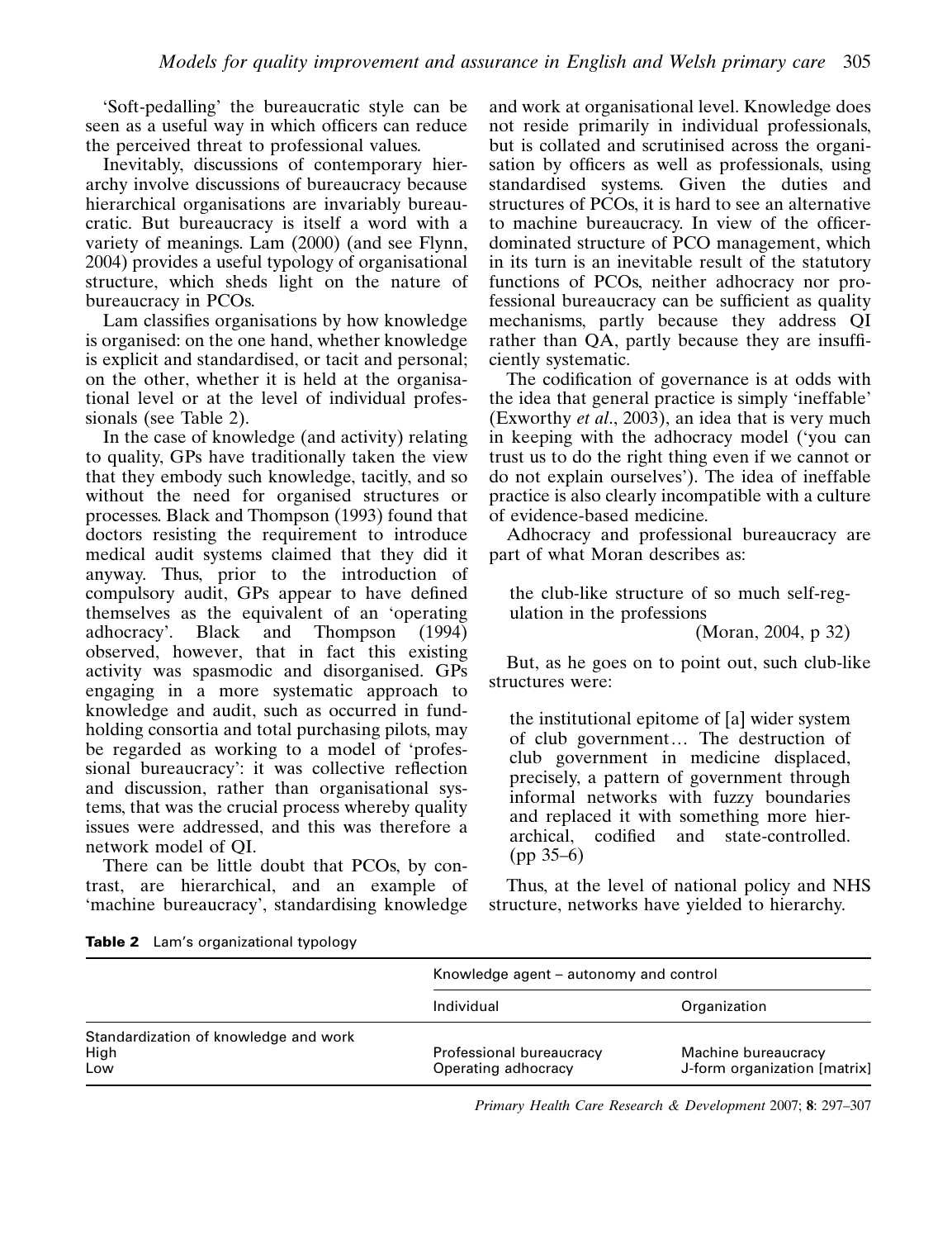But it is not clear that hierarchy, in the form of machine bureaucracy, will engage GPs sufficiently to enable it to do QI and QA better. Bad practice may be more likely to be noticed and addressed, but the disengagement of good clinicians may result, and our study found evidence of this. In other words, QA may displace QI. The importance of this is likely to be variable. In PCOs where poor practice is a significant problem, prioritising QA may be the best way of improving the standard of care, at any rate in the medium term. But it is unlikely to improve quality in PCOs where the standard of general practice is high.

Certainly, the evidence from this study suggests that a professional bureaucracy is the model with the most potential to harness 'bottom-up' aspirations to QI. This model had flourished, and was mourned, in LHB1, while PCT1 had tried to preserve it by maintaining organisational boundaries between QI, QA and the QOF. Whether the network model is sustainable as an anomalous enclave within a hierarchically dominated environment remains to be seen, as do the long-term impacts of replacing professional with machine bureaucracy.

#### Acknowledgements

We are grateful to all those who agreed to be interviewed, and to two anonymous reviewers. The study was funded by the Economic and Social Research Council, grant number RES-000- 22-1198, to which our thanks are due.

#### References

- Audit commission. 1996: What the doctor ordered. A study of GP fundholding. London: Audit Commission.
- Black, N. and Thompson, E. 1993: Obstacles to medical audit: British doctors speak. Social Science and Medicine 36, 7, 849–56.
- Campbell, S., Sheaff, R., Sibbald, B., Marshall, M.N., Pickard, S., Gask, L., Halliwell, S., Rogers, A. and Roland, M.O. 2002: Implementing clinical governance in English primary care groups/trusts: reconciling quality improvement and quality assurance. Quality and Safety in Health Care 11,  $9 - 14$ .
- Davies, H.T.O. and Harrison, S. 2003: Trends in doctor–manager relationships. BMJ 326, 646–49.

- Degeling, P., Maxwell, S. and Iedema, I. 2004: Restructuring clinical governance to maximize its developmental potential. In Gray, A. and Harrisonm, S., editors, Governing medicine: theory and practice. Maidenhead: Open University Press.
- Exworthy, M., Powell, M. and Mohan, J. 1999: The NHS: quasi-market, quasi-hierarchy and quasi-network? Public Money and Management 19, 4, 15–22.
- Exworthy, M., Wilkinson, E.K., McColl, A., Moore, M., Roderick, P., Smith, H. and Gabbay, J. 2003: The role of performance indicators in changing the autonomy of the general practice professions in the UK. Social Science and Medicine 56, 1493–04.
- Flynn, R. 2004: 'Soft bureaucracy' governmentality and clinical governance: theoretical approaches to emergent policy. In Gray, A. and Harrisonm, S., editors, Governing medicine: theory and practice. Maidenhead: Open University Press.
- Goodwin, N., Leese, B., Baxter, K., Abbott, S., Malbon, G. and Killoran, A. 2001: Developing primary care organizations. In Mays, N., Wyke, N., Malbon, G. and Goodwin, N., editors, The purchasing of health care by primary care organisations. An evaluation and guide for future policy. Buckingham: Open University Press.
- Gray, A. 2004: Governing medicine: an introduction. In Gray, A. and Harrisonm, S., editors, Governing medicine: theory and practice. Maidenhead: Open University Press.
- Lam, A. 2000: Tacit knowledge, organizational learning and societal institutions: an integrated framework. Organization Studies 21, 487–513.
- Light, D.W. 2001: Managed competition, governmentality and institutional response in the United Kingdom. Social Science and Medicine 52, 1167–81.
- Marshall, M.N., Mannion, R., Nelsonm, E. and Davies, H.T.O. 2003: Managing change in the culture of general practice: qualitative case studies in primary care trusts. BMJ 327, 599–602.
- Mays, N., Wyke, S., Malbon, G. and Goodwin, N., editors, 2001: The purchasing of health care by primary care organisations. An evaluation and guide for future policy. Buckingham: Open University Press.
- Moran, M. 2004: Governing doctors in the British regulatory state. In Gray, A. and Harrisonm, S., editors, Governing medicine: theory and practice. Maidenhead: Open University Press.
- Rhodes, R.A.W. 2000: The governance narrative: key findings and lessons from the ESRC's Whitehall programme. Public Administration 78, 345–63.
- Roland, M. and Smith, J. 2003: The role and contribution of primary care trusts in quality improvement. In Leatheman, S. and Sutherland, K., editors, The quest for quality in the NHS. A mid-term evaluation of the ten-year quality agenda. London: The Stationery Office, on behalf of The Nuffield Trust.
- Sheaff, R., Rogers, A., Pickard, S., Marshall, M., Campbell, S., Sibbald, B., Halliwell, S. and Roland, M. 2003a: A subtle